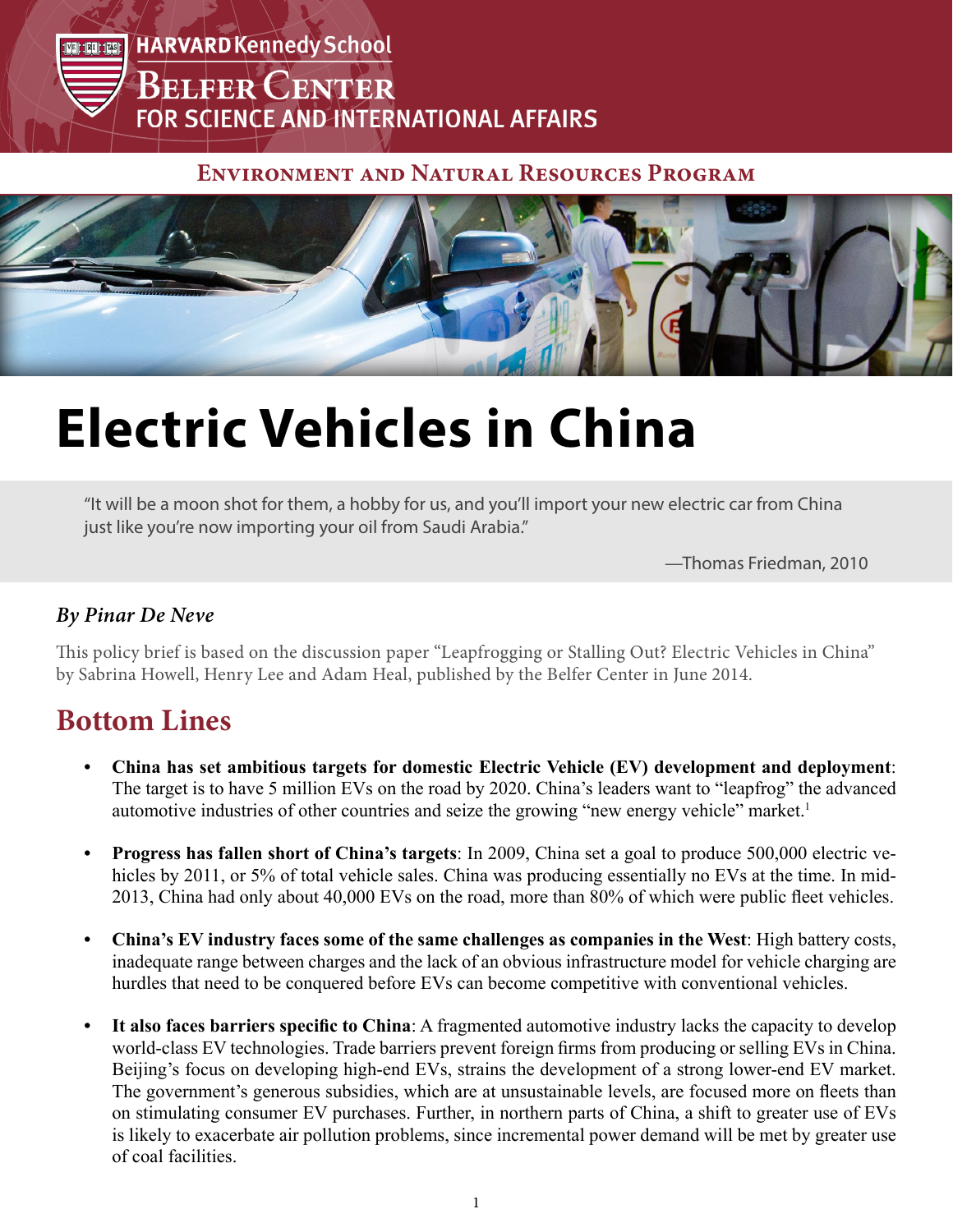## **China Has Set Very Ambitious Targets**

The penetration of electric vehicles occupies the intersection of three critical and interlinked priorities for China: economic upgrading, environmental sustainability and energy security. First, China wants to move its economy towards higher-value added manufacturing and prevent dependence on foreign innovation.<sup>2</sup> Second, the health and environmental consequences of energy use have become barriers to further economic growth. Finally, China's dependence on foreign countries and the open seas for its oil and, more recently, its coal and natural gas, exacerbates its perception of energy vulnerability. EVs are touted as addressing all three priorities.

# **Progress Has Fallen Short of China's Targets**

The performance, in terms of meeting the EV targets, has been less than stellar. Sales of hybrid (HEV), plugin hybrid (PHEV), and all-electric vehicles (BEV) combined totaled 3,181 vehicles in 2011, 15,880 in 2012, and 9,720 in the first 8 months of 2013. These numbers include sales to governments for use as taxis and police cars. By comparison, 434,625 HEVs, 38,584 PHEVs and 14,251 BEVs were sold in the Unites States in 2012.3 Since 2009, the Chinese government has offered generous subsidies for consumers in certain regions, as well as strong pressure on local governments to purchase EVs. Yet four years into the program, progress has fallen far short of the intended targets. China, however, has not given up and continues to set a goal of 500,000 EV vehicles on the road by the end of 2015—a goal it is unlikely to meet.

The absence of EVs on China's roads is due to a confluence of internal and external factors.

## **The Chinese EV Industry is Facing Universal Challenges...**

Production and deployment of EVs have not been easy, not only in China, but also in the United States and Europe. EV technologies are substantially more expensive than conventional vehicles; batteries represent the largest single additional cost. For example, in Shenzhen, where consumers can access the central government subsidy of ¥60,000 (about \$9,600) as well as an additional city-level ¥60,000 subsidy, the price of a BYD E6 is still ¥170,000-180,000 (\$27,200-\$28,800) which is twice the price of similar, domestically branded conventional vehicles. Another barrier is the limited driving range of EVs between charges. Lastly, the lack of an obvious infrastructure model for charging creates obstacles for deployment of EVs.

## **...and Some that are Unique to China**

The Chinese auto industry lacks sufficient concentration to achieve the scale that generates significant R&D advancement. This fragmentation is exacerbated by local and national level policies. At the national level, significant trade barriers prevent foreign technology from entering the Chinese market. Not only are imported cars ineligible for subsidies, but there are also stringent intellectual property (IP) transfer requirements for domestic sales of foreign-branded new energy vehicles (NEVs). China's weak IP regime as well as extreme technology transfer requirements for NEV market entry, mean that Chinese consumers have only limited access to these technologies.

China's EV policies have relied on very generous subsidies, which are not sustainable in the long run, and have emphasized local government purchase of fleet vehicles, including buses and sanitation trucks as opposed to stimulating private consumers to purchase EV vehicles. Secondly, the national government's focus on developing high-end EVs undermines China's strength in the much less technically demanding sectors of